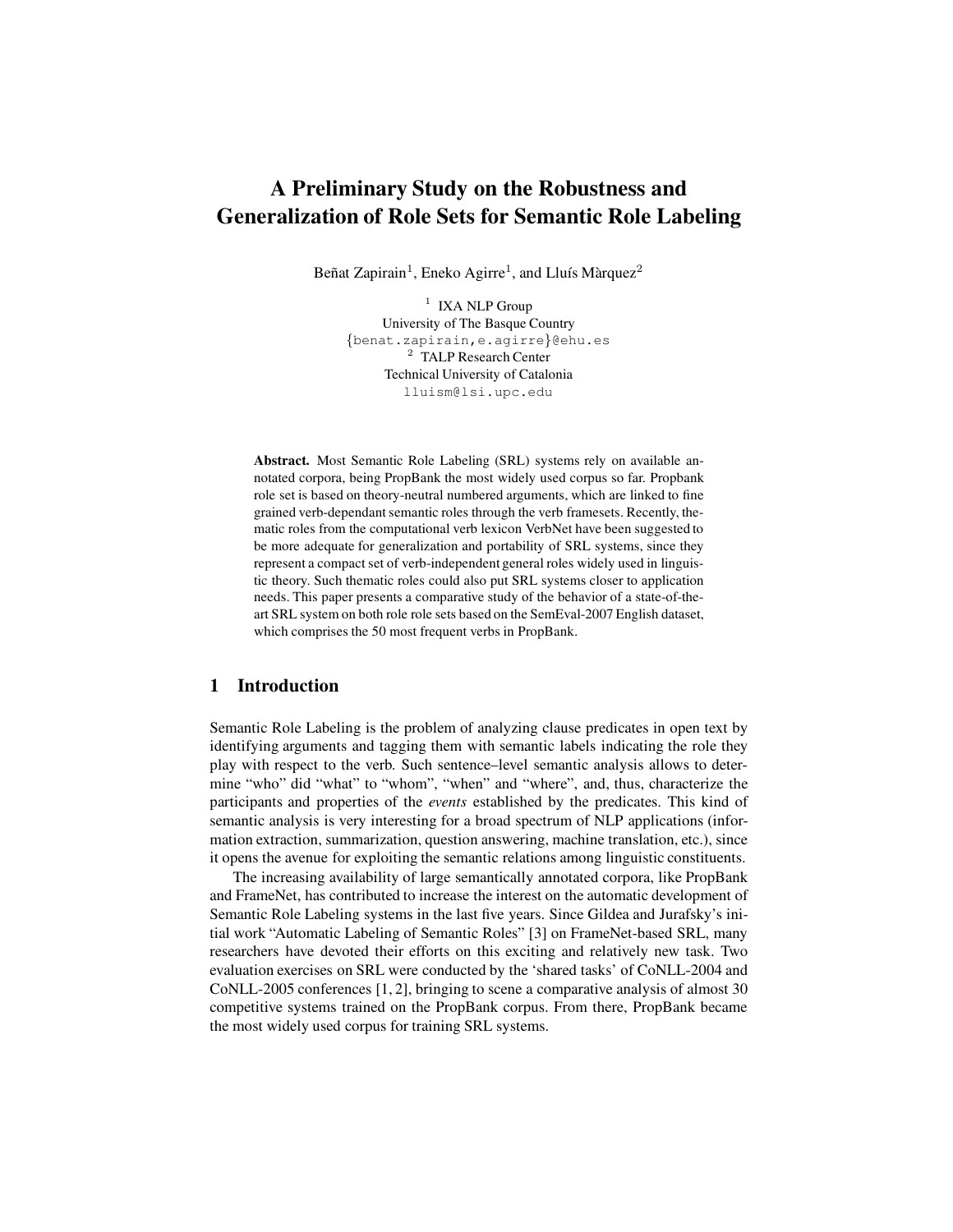One of the criticisms to the PropBank corpus refers to the role set it uses, which consists of a set of numbered core arguments, whose semantic translation is verbdependent. While Arg0 and Arg1 are intended to indicate the general roles of Agent and Theme, other argument numbers do not generalize across verbs and do not correspond to general semantic roles. This fact might compromise generalization and portability of SRL systems, specially when the training corpus is small and not very representative. Thematic roles (e.g., based on VerbNet) have been suggested to be more adequate for generalization and portability, since they represent a compact set of verb-independent general roles widely used in linguistic theory. Such thematic roles could also put SRL systems closer to application needs [11].

Thanks to a mapping from PropBank numbered arguments into VerbNet thematic roles, a version of the PropBank corpus with thematic roles has been released recently [6]. Using a part of this corpus, an English SRL task was proposed in SemEval-2007, which compared the results of the systems under both role sets [9]. Unfortunately, the number of participants in that task was too small to extract reliable conclusions.

In this paper, we go further in this direction and describe an experimental comparison between the two previous role sets (PropBank numbered arguments vs. VerbNet thematic roles). Having in mind the claim that general thematic roles should be more robust to changing domains and unseen predicates, we study the performance of a stateof-the-art SRL system training on either codification of roles and some specific settings, e.g., including/excluding verb-specific information in features, and labeling of unseen verb predicates. Although numerical results are not directly comparable we observe that the PropBank-based labeling is more robust in all previous experimental conditions (i.e., the performance decrease is less severe than in the VerbNet case). Finally, assuming that application-based scenarios would prefer dealing with general thematic role labels, we explore the best way to label a text with thematic roles, namely, by training directly on VerbNet roles or by using the PropBank SRL system and perform a posterior mapping into thematic roles.

The rest of the paper is organized as follows: Section 2 contains background on PropBank and VerbNet-based thematic roles. Section 3 presents the experimental setting of our experiments and the base SRL system used for the role set comparisons. In Section 4 the main comparative experiments on robustness are described. Section 5 is devoted to analyze the posterior mapping of PropBank-style output into VerbNet thematic roles. Finally, Sections 6 and 7, contain a discussion of the results in context and outline the main directions for future research.

### 2 Corpora and Semantic Role Sets

The PropBank corpus is the result of adding a shallow semantic layer to the syntactic structures of Penn Treebank II [8]. Specifically, it provides information about predicateargument structures to all verbal predicates of the Wall Street Journal section of the treebank. The role set is theory–neutral and consists of a set of numbered core arguments (Arg0, Arg1, ..., Arg5). Each verb has a frameset listing its allowing role labels and mapping each numbered role to an English-language description of the semantics of the role, which is specific to that verb.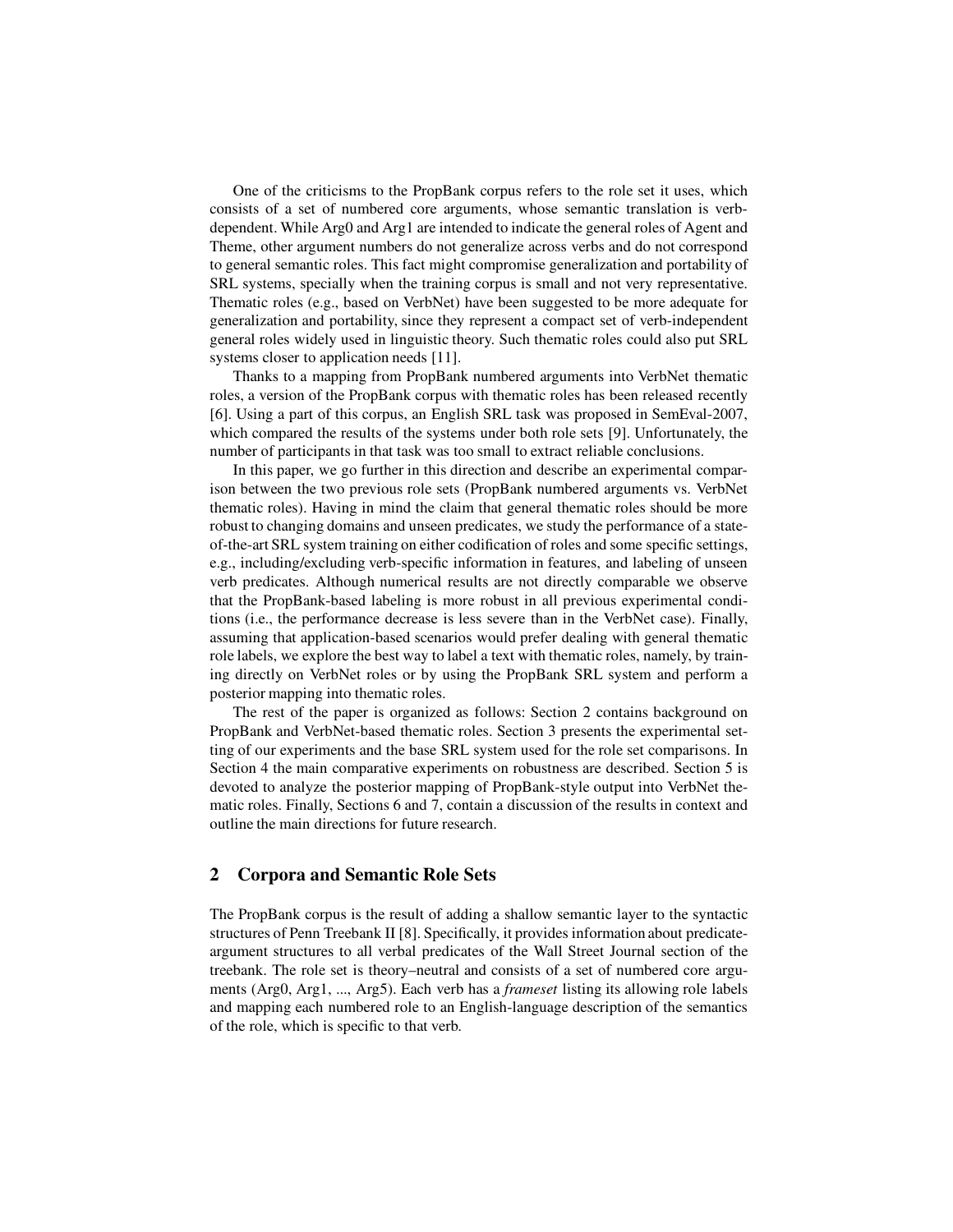Different senses for a polysemous verb have different framesets, but the argument labels are semantically consistent in all syntactic alternations of the same verb–sense. For instance in "Kevin broke [the window] $_{Arg1}$ " and in "[The door] $_{Arg1}$  broke into a million pieces", for the verb *broke.01*, both Arg1 arguments have the same semantic meaning, that is "broken entity". Nevertheless, argument labels are not necessarily consistent across different verbs (or verb senses). For instance, the same Arg2 label is used to identify the Destination argument of a proposition governed by the verb send and the Beneficiary argument of the verb compose. This fact might compromise generalization of systems trained on PropBank, which might be biased to acquire too verb-specific knowledge. In spite of that fact, and thanks to some annotation criteria, the most frequent arguments in PropBank, Arg0 and Arg1, are intended to indicate the general roles of Agent and Theme and are usually consistent across different verbs. Adjuncts (Temporal and Location markers, etc.) conform also a set of general and verb-independent labels. PropBank has become the most widely used corpus for training SRL systems due to two main reasons: first, PropBank provides a representative sample of general text with complete role-annotations; and second, the numerous international evaluations using PropBank highly promoted its usage among the researchers.

VerbNet [4] is a computational verb lexicon in which verbs are organized hierarchically into classes depending on their syntactic/semantic linking behavior. The classes are based on Levin's verb classes [5] and contain semantic and syntactic information about 4,526 verb senses (corresponding to 3,769 lexemes). Each class comprises a list of member verbs and associates their shared syntactic frames with semantic information, such as thematic roles and selectional constraints. There are 23 thematic roles (Agent, Patient, Theme, Experiencer, Source, Beneficiary, Instrument, etc.) which, unlike the PropBank numbered arguments, are considered as general verb-independent roles.

This level of abstraction makes them, in principle, more suited than PropBank numbered arguments for being directly exploited by general NLP applications. But, Verb-Net by itself is not an appropriate lexical resource to train SRL systems. As opposed to PropBank, the number of tagged examples is far more limited in VerbNet. Fortunately, in the last years a twofold effort has been made in order to generate a large corpus fully annotated with thematic roles. Firstly, the SemLink<sup>3</sup> resource [6] established a mapping between PropBank framesets and VerbNet thematic roles. Secondly, the SemLink mapping was applied to a representative portion of the PropBank corpus and manually disambiguated [6]. The resulting corpus is currently available for the research community and makes possible comparative studies between role sets like [11] and the one in this paper.

# 3 Experimental Setting

### 3.1 Datasets

The data used in the experiments is the one provided by the SRL subtask of the English lexical sample in SemEval-2007<sup>4</sup>. The dataset comprises the occurrences of 50 different

<sup>3</sup> http://verbs.colorado.edu/semlink/

<sup>4</sup> http://www.cs.swarthmore.edu/semeval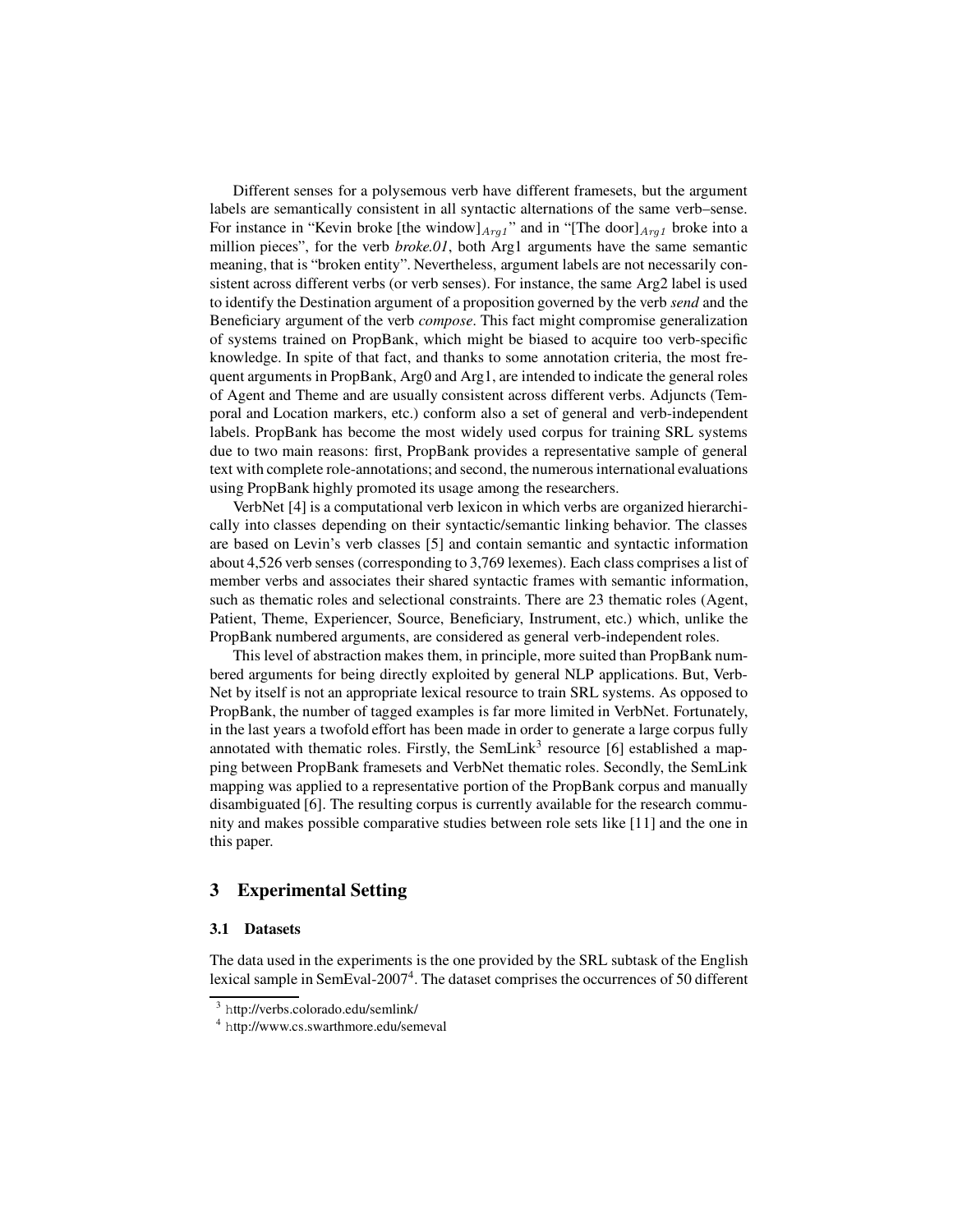verb lemmas from the WSJ portion of PropBank. It includes the part of speech and full syntactic information for each word as well as the hand tagged PropBank frame sense and the VerbNet class for verbs. The training data is a subsection from Sections 02-21 and the test data comprises Sections 01, 22, 23 and 24.

The corpus is annotated with two different semantic role sets, the PropBank role set and the VerbNet thematic role set. There is a total of 5 (core) role types for PropBank and 213 thematic roles for VerbNet. In a small number of cases, there is no VerbNet role available (e.g. when VerbNet does not contain the appropriate sense of the verb) so the PropBank role label is given instead. Apart from the argument role labels, both versions of the dataset are annotated with common adjunct like roles such as temporal, adverbial, location and so on.

The 50 verbs from the dataset cover a wide range of VerbNet classes (see table 1). Therefore, most of the classes are not strongly represented in the training set because of the relatively small size of the dataset and the large number of covered classes. Table 1 also shows the number of verb occurrences in those classes.

All in all, the training part has an average of 317.36 occurrences per verb, ranging from 8,365 for say to 23 for regard. The test has an average of 61.88 occurrences per verb, ranging from 1,665 for say to 4 for grant. The average polisemy for VerbNet is 1.71 and for PropBank is 1.70. The verbs are linked to a total of 44 VerbNet classes, with an average of 1.13 verbs per class.

### 3.2 SRL System

Our basic Semantic Role Labeling system represents the tagging problem as a Maximum Entropy Markov Model (MEMM). The system uses full syntactic information to select a sequence of constituents from the input text and tags these tokens with Begin/Inside/Outside (BIO) labels, using state-of-the-art classifiers and features [10]. The system achieves competitive performance in the CoNLL-2005 shared task dataset and ranked first in the SRL subtask of the SemEval-2007 English lexical sample task [12].

Maximum Entropy Markov Models are discriminative models for sequential tagging (i.e., the problem of assigning a sequence of labels  $[s_1, \ldots, s_n]$  to a sequence of observations  $[o_1, \ldots, o_n]$ ) that model the local probability distribution  $P(s_i \mid s_{i-1}, \hat{o}_i)$ for each possible label  $s_i$  at position i, where  $\hat{o}_i$  is the context of observation  $o_i$  and  $s_{i-1}$  the preceding label. Given a MEMM, the most likely state sequence is the one that maximizes the following formula

$$
S = \text{argmax}_{[s_1, ..., s_n]} \prod_{i=1}^n P(s_i \mid s_{i-1}, \hat{o}_i)
$$

Translating the problem to SRL, we have role/argument labels connected to each state in the sequence (or proposition), and the observations are the features extracted in these points (token features). We get the most likely label sequence finding out the most likely state sequence (using the Viterbi algorithm). All the conditional probabilities are given by the Maximum Entropy classifier with a tunable Gaussian prior from the Mallet Toolkit<sup>5</sup>, which was empirically set to 0.1 in these experiments.

<sup>5</sup> http://mallet.cs.umass.edu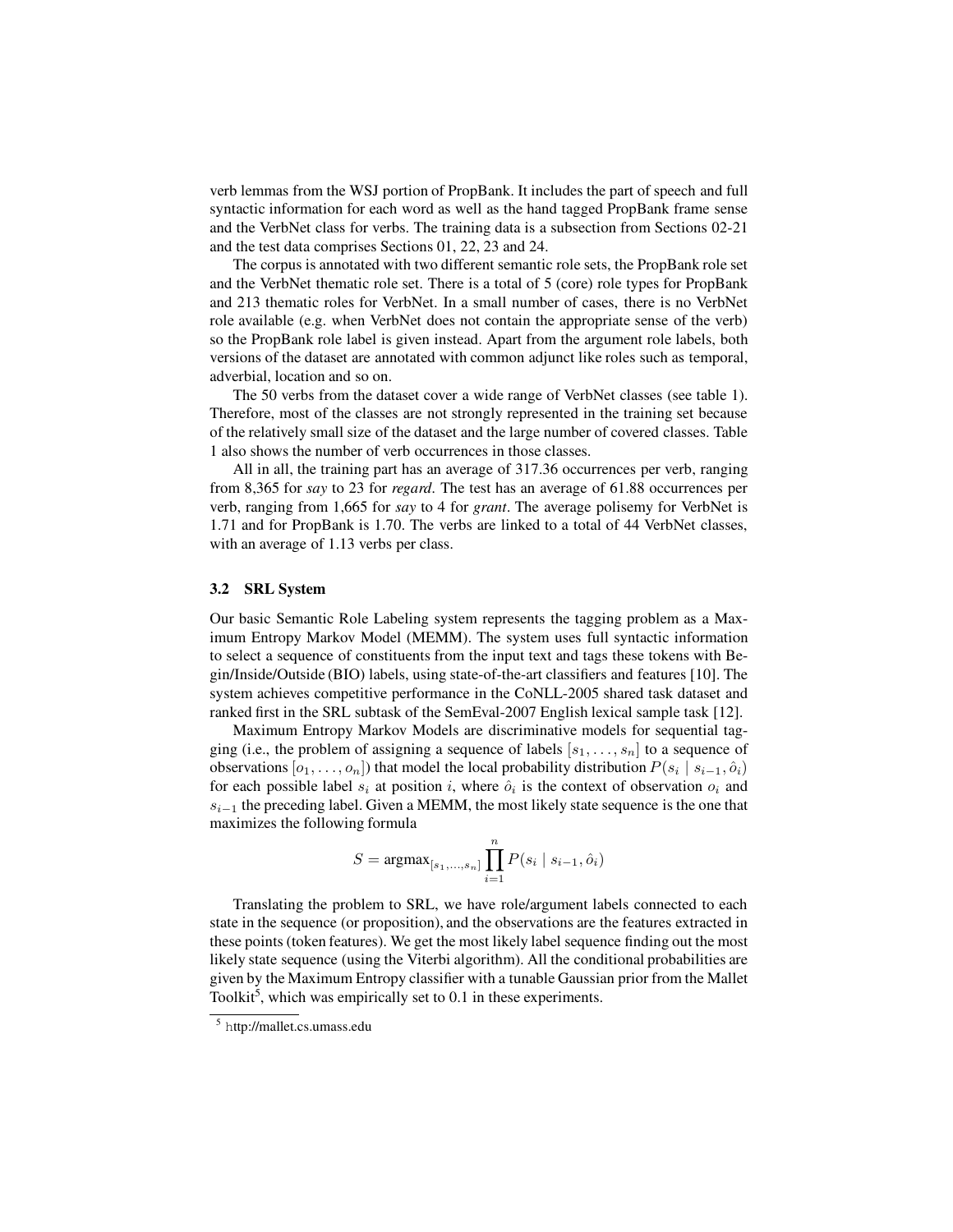| Verb       | VN         | PB | train test     |                          | Verb      | VN           | PB | train        | test           |
|------------|------------|----|----------------|--------------------------|-----------|--------------|----|--------------|----------------|
| affect     | 31.1       | 01 | 121            | 28                       | feel      | 30.4 01      |    | 6            | 2              |
| affect     | None       | 02 | 1              | $\mathbf{0}$             | feel      | 30.4 05      |    | $\mathbf{1}$ | $\overline{0}$ |
| allow      | 29.5       | 01 | 254            | 42                       | feel      | 31.3         | 03 | 13           | 1              |
| allow      | $29.5 - 1$ | 03 | 1              | $\mathbf{0}$             | find      | 13.5.1       | 01 | 195          | 29             |
| allow      | 64         | 02 | $\overline{4}$ | $\theta$                 | find      | 29.4         | 01 | 170          | 27             |
| allow      | None       | 02 | $\overline{4}$ | $\theta$                 | find      | None         | 01 | 9            | 1              |
| announce   | 37.7       | 01 | 291            | 41                       | fix       | $26.3 - 1$   | 01 | 1            |                |
| approve    | 31.3       | 01 | 173            | 35                       | fix       | $26.3 - 1$   | 02 | 8            |                |
| ask        | $37.1 - 1$ | 01 | 118            | 13                       | fix       | 54.4         | 03 | 47           | 8              |
| ask        | $37.1 - 1$ | 02 | 149            | 20                       | grant     | 13.3         | 01 | 30           | $\overline{4}$ |
| ask        | None       | 03 | 3              | $\mathbf{1}$             | hope      | 32.2         | 01 | 162          | 46             |
| attempt    | 61         | 01 | 57             | 14                       | improve   | 45.4         | 01 | 149          | 28             |
| avoid      | 52         | 01 | 102            | 18                       | improve   | 45.4         | 02 | 13           |                |
| believe    | 29.4       | 01 | 325            | 54                       | join      | $22.1 - 2$   | 01 | 120          | 20             |
| build      | $26.1 - 1$ | 01 | 224            | 38                       | kill      | $42.1 - 1$   | 01 | 80           | 9              |
| build      | 26.2       | 02 | 39             | 5                        | maintain  | 29.5         | 01 | 122          | 13             |
| build      | None       | 03 | 7              | $\overline{4}$           | negotiate | 36.1         | 01 | 82           | 16             |
| build      | None       | 05 | 5              | $\theta$                 | occur     | 48.3         | 01 | 65           | 21             |
| buy        | 13.5.1     | 01 | 743            | 16                       | prepare   | $26.3 - 1$   | 01 | 35           | 5              |
| buy        | 13.5.1     | 02 | $\overline{4}$ | $\overline{0}$           | prepare   | $26.3 - 1$   | 02 | 53           | 16             |
| buy        | 13.5.1     | 03 | $\overline{3}$ | $\overline{c}$           | produce   | 26.4         | 01 | 262          | 52             |
| care       | 31.3       | 01 | 21             | $\overline{\mathcal{L}}$ | promise   | 13.3         | 01 | 69           | 10             |
| cause      | 27         | 01 | 195            | 46                       | propose   | 37.7         | 01 | 198          | 42             |
| claim      | 37.7       | 01 | 106            | 23                       | prove     | 29.4         | 01 | 88           | 21             |
| claim      | None       | 02 | $\overline{c}$ | $\overline{0}$           | purchase  | $13.5.2 - 1$ | 01 | 135          | 32             |
| complain   | 37.8       | 01 | 75             | 13                       | recall    | 10.2         | 01 | 6            | $\overline{2}$ |
| complete   | 55.2       | 01 | 167            | 30                       | recall    | 29.2         | 02 | 53           | 6              |
| contribute | 13.2       | 01 | 103            | 30                       | receive   | 13.5.2       | 01 | 326          | 67             |
| describe   | 29.2       | 01 | 68             | 11                       | regard    | 29.2         | 01 | 22           | 5              |
| disclose   | 37.7       | 01 | 163            | 28                       | regard    | None         | 01 | $\mathbf{1}$ | $\overline{0}$ |
| disclose   | None       | 01 | $\overline{4}$ | $\overline{0}$           | remember  | 29.2         | 01 | 38           | 5              |
| enjoy      | 31.2       | 01 | 40             | 8                        | remove    | 10.1         | 01 | 44           | $\overline{3}$ |
| estimate   | 54.4       | 01 | 255            | 45                       | remove    | 10.2         | 01 | 16           | $\overline{7}$ |
| examine    | 35.4       | 01 | 20             | 6                        | replace   | 13.6         | 01 | 84           | 25             |
| exist      | $47.1 - 1$ | 01 | 105            | 11                       | report    | 29.1         | 01 | 455          | 99             |
| explain    | 37.1       | 01 | 89             | 16                       | report    | 37.7         | 01 | 74           | 19             |
| express    | $11.1 - 1$ | 02 | 1              | $\mathbf{0}$             | report    | None         | 01 | 9            | 1              |
| express    | 48.1.2     | 01 | 51             | 11                       | rush      | 51.3.2       | 01 | 33           | 7              |
| feel       | 29.5       | 02 | 52             | 17                       | say       | 37.7         | 01 | 8,365 1,645  |                |
| feel       | 30.1       | 01 | 85             | 19                       |           |              |    |              |                |

Table 1. Verbs in the dataset in alphabetic order. VerbNet (VN) class and Propbank (PB) senses are given, as well as the occurrences in the train and test sets. 'None' means that no VerbNet class was assigned

The full list of features used can be found in [12]. From that setting, we excluded the experimental semantic features based on selectional preferences, which could interfere with the interpretation of the results. The features are the same for both PropBank and VerbNet. In both cases a single MEMM classifier is trained for all verbs using all the available training data.

When searching for the most likely state sequence, the following constraints are observed<sup>6</sup>:

- 1. No duplicate argument classes for Arg0–Arg5 Propbank roles (or VerbNet roles) are allowed.
- $6$  Note that some of the constraints are dependent of the role set used, i.e., PropBank or VerbNet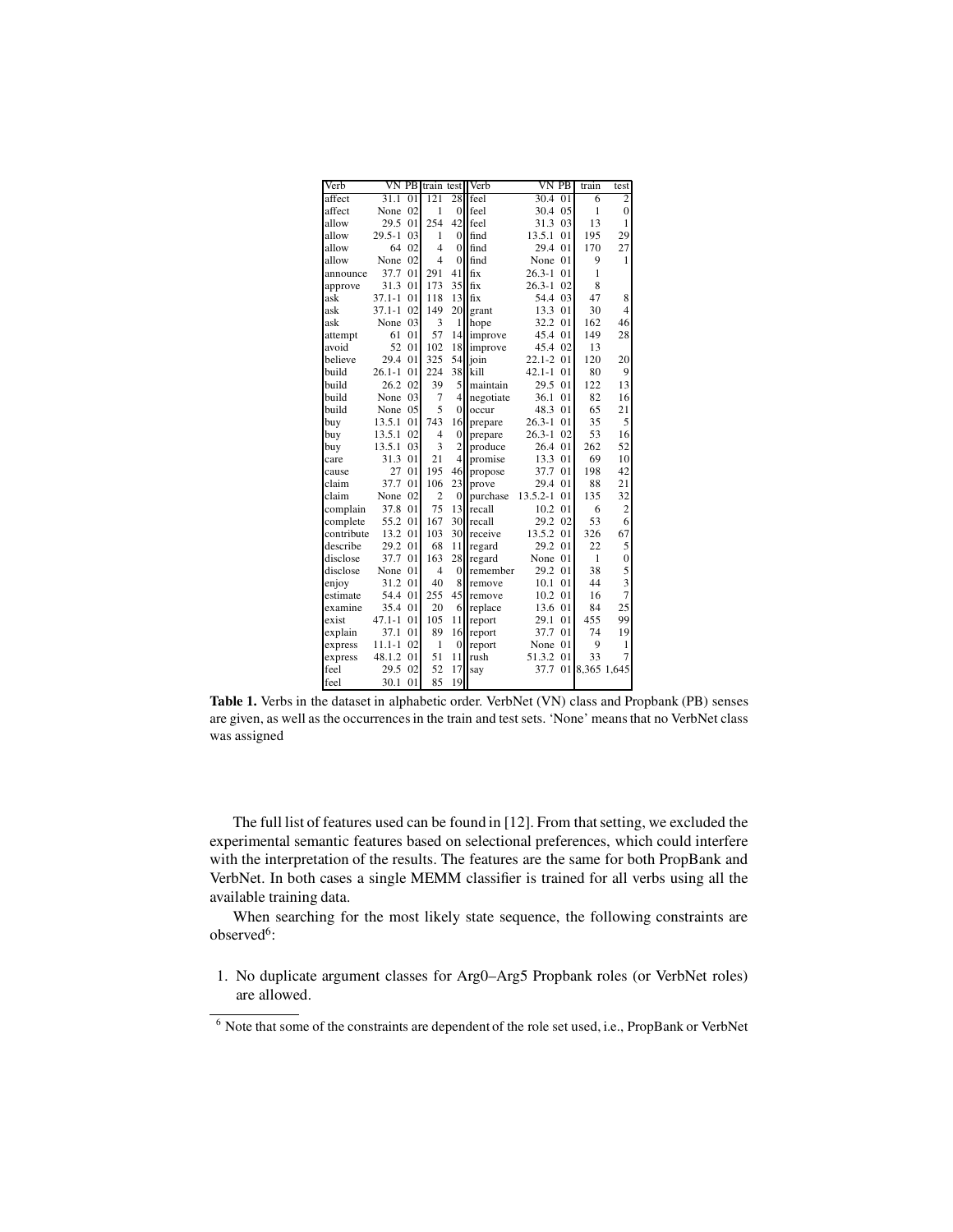| PropBank               |       |       |                    |                                        |  |                           |  |  |  |  |
|------------------------|-------|-------|--------------------|----------------------------------------|--|---------------------------|--|--|--|--|
| Experiment             |       |       |                    | correct excess missed precision recall |  | F <sub>1</sub>            |  |  |  |  |
| SemEval setting        | 5.703 | 1.009 | $\overline{1,228}$ | 84.97                                  |  | 82.28 83.60 $\pm$ 0.9     |  |  |  |  |
| CoNLL setting          | 5,690 | 1,012 | 1,241              | 84.90                                  |  | $82.09$ $83.47 \pm 0.8$   |  |  |  |  |
| CoNLL setting (no 5th) | 5,687 | 1.019 | 1,244              | 84.80                                  |  | $82.05$ 83.41 $\pm$ 0.8   |  |  |  |  |
| No verbal features     | 5,575 | 1,134 | 1,356              | 83.10                                  |  | $80.44$ 81.74 $\pm 0.9$   |  |  |  |  |
| Unseen verbs           | 5,125 | 1,282 | 1,639              | 79.99                                  |  | 75.77 77.82 ± 0.9         |  |  |  |  |
|                        |       |       |                    |                                        |  |                           |  |  |  |  |
| VerbNet                |       |       |                    |                                        |  |                           |  |  |  |  |
| Experiment             |       |       |                    | correct excess missed precision recall |  | $F_1$                     |  |  |  |  |
| SemEval setting        | 5,681 | 993   | 1,250              | 85.12                                  |  | $ 81.97 83.51 \pm 0.9 $   |  |  |  |  |
| CoNLL setting          | 5,650 | 1,042 | 1,281              | 84.43                                  |  | $81.52$ 82.95 $\pm$ 0.8   |  |  |  |  |
| CoNLL setting (no 5th) | 5,616 | 1,106 | 1,315              | 83.55                                  |  | $81.03$ $82.27 \pm 1.0$   |  |  |  |  |
| No verbal features     | 4,941 | 1,746 | 1,990              | 73.89                                  |  | $71.29$ 72.57 $\pm 1.0$   |  |  |  |  |
| Unseen verbs           | 3.691 | 2,555 | 3.073              | 59.09                                  |  | $54.57$ [56.74 $\pm$ 0.9] |  |  |  |  |

Table 2. Basic results using PropBank and VerbNet role sets

- 2. If there is a R-X argument (reference), then there has to be a X argument before (referent).
- 3. If there is a C-X argument (continuation), then there has to be a X argument before.
- 4. Before a I-X token, there has to be a B-X or I-X token.
- 5. Given a predicate, only the arguments described in its Propbank (or VerbNet) lexical entry are allowed.

Regarding the last constraint, the lexical entries of the verbs were constructed from the training data itself. For instance, for the verb build the PropBank entry would only allow 4 core roles (Arg0-3), while the VerbNet entry would allow 6 roles (Product, Material, Asset, Attribute, Theme and Arg2). Note that in the cases where the PropBank (or VerbNet) sense is known (see below) we would constraint the possible arguments only to those that appear in the lexical entry of that sense, as opposed of using the arguments that appear in all senses.

### 4 On the Generalization of Role Sets

First, we wanted to have a basic reference of the comparative performance of the classifier on each role set. We performed two experiments. In the first one we use all the available information provided by the SemEval organizers, including the verb senses in PropBank and VerbNet. This information was available both in the test and train data, and was thus used as an additional feature by the classifier and to constraint further the possible arguments when searching for the most probable Viterbi path.

The results are shown in the 'SemEval setting' rows of Table 2. The correct, excess, missed, precision, recall and  $F_1$  measures are reported, as customary. The significance intervals for  $F_1$  are also reported, which have been obtained with bootstrap resampling  $[7]$ .  $F_1$  scores outside of these intervals are assumed to be significantly different from the related  $F_1$  score ( $p < 0.05$ ). The precision is higher for VerbNet, but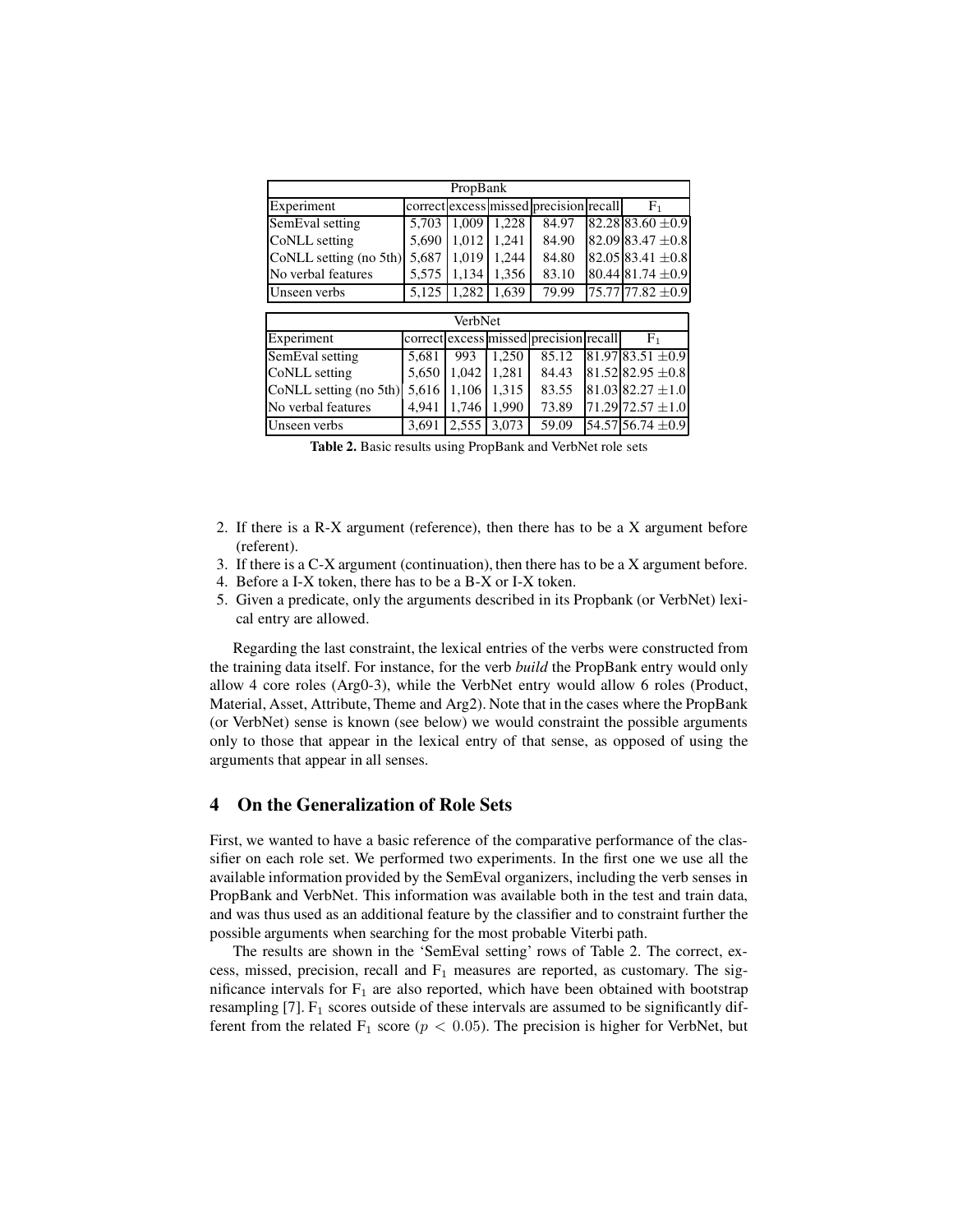|                  |                |                      | SemEval setting   |                        |                |                       |             |              | No verb feature  |                |                |            |  |
|------------------|----------------|----------------------|-------------------|------------------------|----------------|-----------------------|-------------|--------------|------------------|----------------|----------------|------------|--|
|                  | PropBank       |                      |                   |                        |                | VerbNet               |             |              |                  | PropBank       |                | VerbNet    |  |
|                  | corr.          | prec.                | rec.              | $F_1$                  | corr.          | prec.                 | rec.        | $\rm{F}_{1}$ | corr.            | F <sub>1</sub> | corr.          | $F_1$      |  |
| Overall          | 5703           |                      |                   | 84.97 82.28 83.60 5681 |                | 85.12                 |             | 81.97 83.51  |                  | 5575 81.74     |                | 4941 72.57 |  |
| Arg <sub>0</sub> | 2507           |                      | 93.41 92.34 92.87 |                        |                |                       |             |              |                  | 2492 91.82     |                |            |  |
| Arg1             | 2470           |                      |                   | 83.45 82.64 83.04      |                |                       |             |              |                  | 2417 81.34     |                |            |  |
| Arg <sub>2</sub> | 115            |                      |                   | 72.33 65.71 68.86      | $\mathbf{0}$   | 0.00                  | 0.00        | 0.00         |                  | 76 48.10       | 0              | 0.00       |  |
| Arg <sub>3</sub> | 25             |                      | 60.98 50.00 54.95 |                        | 8              | 57.14                 | 47.06 51.61 |              |                  | 18 39.56       |                | 3 28.57    |  |
| Arg4             | $\Omega$       | 0.00                 | 0.00              | 0.00                   | $\overline{0}$ | 0.00                  | 0.00        | 0.00         | $\overline{0}$   | 0.00           | 0              | 0.00       |  |
| Actor1           |                |                      |                   |                        | 10             | 90.91                 |             | 83.33 86.96  |                  |                | $\overline{0}$ | 0.00       |  |
| Actor2           |                |                      |                   |                        |                | 1 100.00 100.00 100.0 |             |              |                  |                |                | 1 66.67    |  |
| Agent            |                |                      |                   |                        | 2357           | 93.49                 |             | 92.40 92.94  |                  |                |                | 2339 89.24 |  |
| Asset            |                |                      |                   |                        | 15             | 68.18                 |             | 71.43 69.77  |                  |                |                | 12 52.17   |  |
| Attribute        |                |                      |                   |                        | 8              | 72.73                 |             | 47.06 57.14  |                  |                |                | 6 46.15    |  |
| Beneficiary      |                |                      |                   |                        | 14             | 66.67                 |             | 58.33 62.22  |                  |                |                | 6 33.33    |  |
| Cause            |                |                      |                   |                        | 36             | 78.26                 |             | 75.00 76.60  |                  |                | 1              | 3.64       |  |
| Experiencer      |                |                      |                   |                        | 118            | 90.08                 |             | 89.39 89.73  |                  |                | 5              | 7.14       |  |
| Location         |                |                      |                   |                        |                | 9 100.00              | 75.00 85.71 |              |                  |                | $\Omega$       | 0.00       |  |
| Material         |                |                      |                   |                        |                | 1 100.00              |             | 14.29 25.00  |                  |                | $\Omega$       | 0.00       |  |
| Patient          |                |                      |                   |                        | 28             | 96.55                 |             | 75.68 84.85  |                  |                |                | 3 14.29    |  |
| Patient1         |                |                      |                   |                        | 17             | 85.00                 |             | 85.00 85.00  |                  |                |                | 3 26.09    |  |
| Predicate        |                |                      |                   |                        | 124            | 73.81                 |             | 68.51 71.06  |                  |                |                | 58 37.42   |  |
| Product          |                |                      |                   |                        | 73             | 70.87                 |             | 68.87 69.86  |                  |                |                | 10 14.49   |  |
| Recipient        |                |                      |                   |                        | 39             | 88.64                 |             | 81.25 84.78  |                  |                |                | 36 67.29   |  |
| Source           |                |                      |                   |                        | 15             | 62.50                 |             | 60.00 61.22  |                  |                |                | 15 57.69   |  |
| Stimulus         |                |                      |                   |                        | 11             | 61.11                 | 52.38 56.41 |              |                  |                |                | 9 45.00    |  |
| Theme            |                |                      |                   |                        | 525            | 83.20                 |             | 80.77 81.97  |                  |                |                | 352 47.70  |  |
| Theme1           |                |                      |                   |                        | 52             | 85.25                 |             | 75.36 80.00  |                  |                |                | 4 10.39    |  |
| Theme2           |                |                      |                   |                        | 39             | 72.22                 |             | 65.00 68.42  |                  |                | 1              | 3.12       |  |
| Topic            |                |                      |                   |                        | 1594           | 86.16                 |             | 85.38 85.77  |                  |                |                | 1511 79.30 |  |
| ArgM-ADV         | 97             |                      | 56.40 51.60 53.89 |                        | 96             | 55.81                 |             | 51.06 53.33  |                  | 97 54.19       |                | 95 53.67   |  |
| ArgM-CAU         |                | 2 100.00 15.38 26.67 |                   |                        |                | 4 100.00              |             | 30.77 47.06  |                  | 4 44.44        |                | 3 35.29    |  |
| ArgM-DIR         |                | 2 100.00 50.00 66.67 |                   |                        |                | 2 100.00              |             | 50.00 66.67  |                  | 2 66.67        |                | 2 66.67    |  |
| ArgM-EXT         | $\Omega$       | 0.00                 | 0.00              | 0.00                   | $\theta$       | 0.00                  |             | $0.00\ 0.00$ | $\overline{0}$   | 0.00           | $\mathbf{0}$   | 0.00       |  |
| ArgM-LOC         | 104            |                      | 63.03 68.87 65.82 |                        | 105            | 61.40                 |             | 69.54 65.22  |                  | 103 64.38      |                | 105 65.83  |  |
| ArgM-MNR         | 37             |                      | 49.33 43.53 46.25 |                        | 38             | 50.00                 |             | 44.71 47.20  |                  | 31 41.89       |                | 32 40.25   |  |
| ArgM-PNC         | $\overline{7}$ |                      |                   | 58.33 25.00 35.00      | 8              | 57.14                 |             | 28.57 38.10  |                  | 5 26.32        |                | 6 29.27    |  |
| ArgM-PRD         | $\overline{0}$ | 0.00                 | 0.00              | 0.00                   | 3              | 100.00                |             | 33.33 50.00  | $\boldsymbol{0}$ | 0.00           | $\mathbf{0}$   | 0.00       |  |
| ArgM-REC         | $\overline{0}$ | 0.00                 | 0.00              | 0.00                   | $\overline{0}$ | 0.00                  | 0.00        | 0.00         | $\mathbf{0}$     | 0.00           | $\theta$       | 0.00       |  |
| ArgM-TMP         | 265            |                      |                   | 74.65 68.65 71.52      | 263            | 73.06                 |             | 68.13 70.51  |                  | 263 70.79      |                | 265 70.48  |  |

Table 3. Detailed results on the SemEval setting for PropBank and VerbNet roles, left and right respectively. Excess and missed numbers, as well as reference arguments and verbs have been omitted for brevity. The rightmost rows show the figures for the 'no verb features' setting.

the recall is lower and the  $F_1$  score is slightly better for PropBank. The differences are nevertheless very small, and given the confidence interval for  $F_1$ , negligible. The number of labels that the classifier has to learn in the case of VerbNet should make the task harder. Given the fact that the same results are obtained with respect to PropBank could lead one to think that the VerbNet labels are easier to learn, perhaps because they are more consistent across verbs.

In fact, the detailed results for the roles in each of the sets in Table 3 (rows for the SemEval setting) seem to support this fact. The table shows the larger number of roles that need to be learned for VerbNet.

The performance for the most frequent roles is very similar in both sets. For instance, Arg0 and Agent (2,507 and 2,357 correct labels respectively) both have an  $F_1$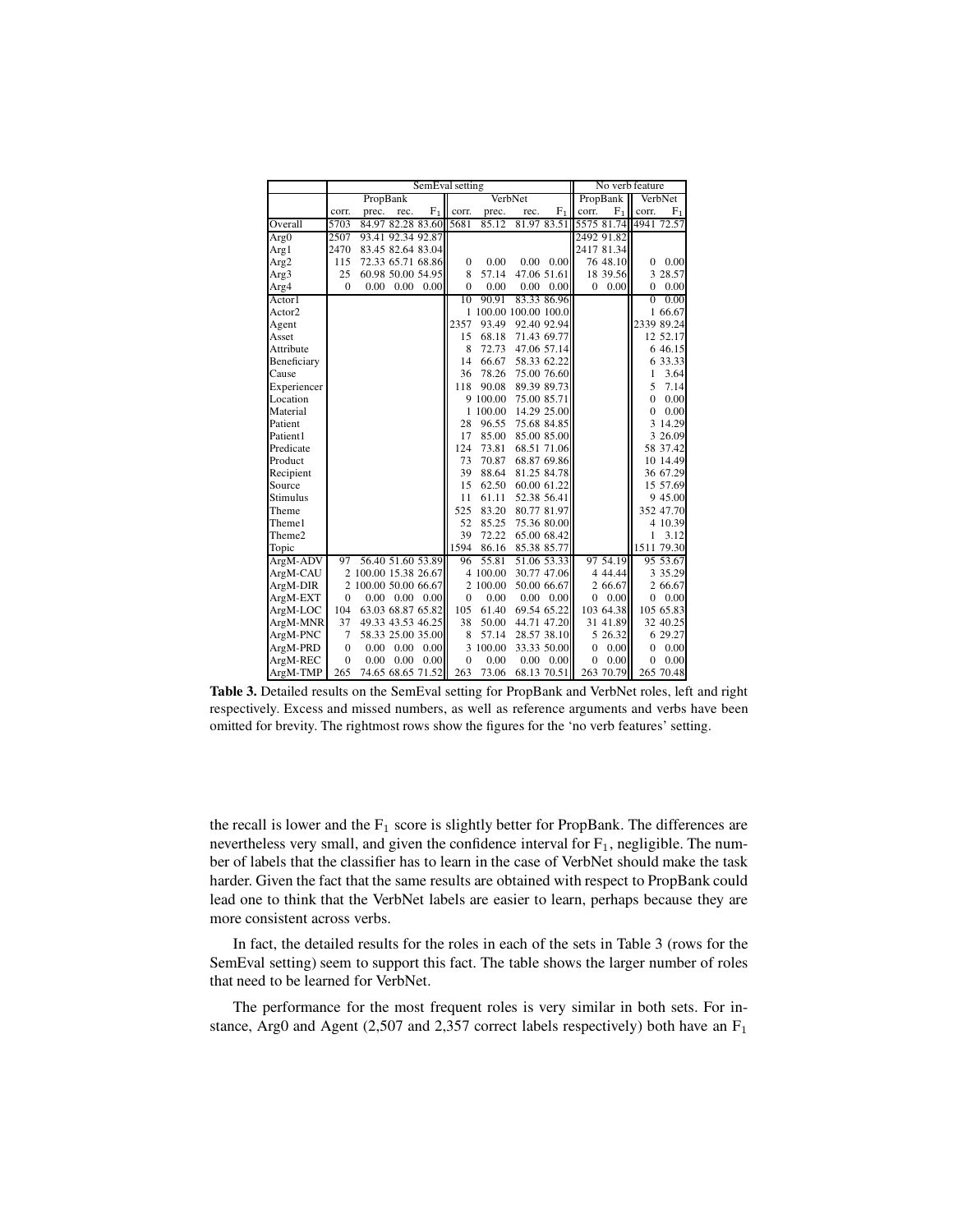score of 92%. Arg1 (with 2,470 correct labels) get 83% of  $F_1$ , but VerbNet Topic and Theme (with 1,594 and 525 correct labels) get 85% and 82% of  $F_1$ .

In the second experiment we restricted the use of hand annotated information. This setting is more natural, as it does not use any gold standard data in the test part in order to predict the roles. The results are shown in the 'CoNLL setting' rows of Table 2. We can see that while the PropBank classifier did not suffer any appreciable loss, the thematic role classifier showed greater sensitivity to the absence of this kind of information. One possible reason could be that the VerbNet classifier is more sensitive to the argument filter (the 5th constraint) used in the Viterbi search, and lacking the sense information makes the filter less useful. In any case, neither differences are significant according to the confidence intervals.

In order to test how important is the 5th constraint, we run the CoNLL setting with the 5th constraint disabled (that is, allowing any argument). The results in the 'CoNLL setting (no 5th)' rows of Table 2 show that the drop for PropBank is negligible, but the drop in VerbNet is more important. In fact, the difference in performance from the SemEval setting to that obtained without the VerbNet class and argument constraints is statistically significant.

In the next subsections we examine the robustness and generalization capabilities for each of the role sets.

#### 4.1 Generalization to Unseen Predicates

In principle, the PropBank core roles (Arg0–4) get a different interpretation depending of the verb, i.e. the meaning of each of the roles is described separately for each verb in the PropBank framesets. Still, the annotation criteria set for PropBank tried to make the two main roles accounting for most of the occurrences consistent across verbs. In VerbNet, to the contrary, all roles are completely independent of the verb, in the sense that the interpretation of the role does not vary across verbs. But, at the same time, each verbal entry lists the possible roles it accepts, and which combinations are allowed.

This experiment tests the sensitivity of the role sets when the classifier encounters a verb which does not occur in the training data. This is a realistic case, as in many cases, verbs without training data are found in the target corpora to be processes. In principle, we would expect the set which is more independent across verbs to be more robust. We artificially created a test set for unseen verbs. We first chose 10 verbs at random, and removed their occurrences from the training data, yielding 13,146 occurrences for the 40 verbs. In order to have a sizeable test set, we tested on the 2,723 occurrences of those 10 verbs in the train set (see Table 4).

The results obtained after training and testing the classifier are shown in the last rows in Table 2. Note that they are not directly comparable to the other results mentioned so far, as the test set is a subset of the original test set. The figures indicate that the performance of the PropBank argument classifier is considerably higher than the VerbNet classifier, with a 20 point gap.

This experiment shows that not knowing the verbal head, the classifier has a very hard time to distinguish among the fine-grained VerbNet roles. In order to confirm this, we performed further analysis, as described in the next subsection.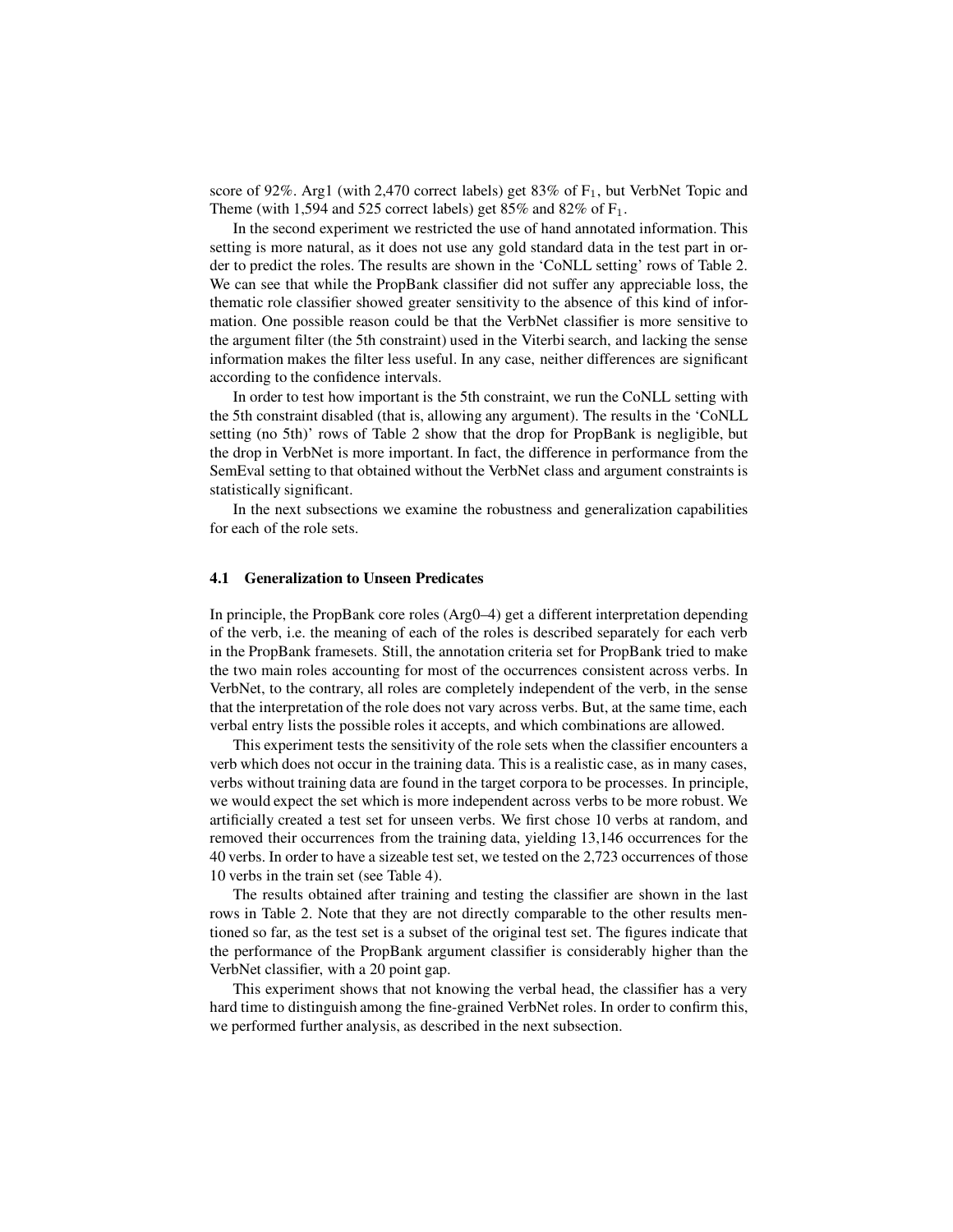| Train affect, announce, ask, attempt, avoid, believe, build, care, cause, claim, complain, complete, |
|------------------------------------------------------------------------------------------------------|
| contribute, describe, disclose, enjoy, estimate, examine, exist, explain, express, feel, fix,        |
| grant, hope, join, maintain, negotiate, occur, prepare, promise, propose, purchase, recall,          |
| receive, regard, remember, remove, replace, say                                                      |
| Test   allow, approve, buy, find, improve, kill, produce, prove, report, rush                        |

Table 4. Verbs used in the *unseen verb* experiment

#### 4.2 Sensitivity to Verb-dependent Features

In this experiment we want to test the sensitivity of the sets when the classifier does not have any information of the main verb in the sentence where it is tagging the argument and adjuncts. We removed from the training and testing data all the features which make any reference to the verb, including, among others: the surface form, lemma and POS of the verb, and all the combined features that include the verb form (please, refer to [12] for a complete description of the feature set used).

The results are shown in the 'No verbal features' rows of Table 2. The performance drop in PropBank is small, on the fringe of being statistically significant, but the drop for VerbNet is dramatic, 10 points in precision, recall and  $F_1$  with clear statistical significance. A closer look at the detailed role-by-role performances can be done if we compare the  $F_1$  rows in the SemEval setting and in the 'no verb features' setting in Table 3. Those results show that both Arg0 and Arg1 are very robust to the lack of target verb information, while Arg2 and Arg3 get more affected. Given the relatively low number of Arg2 and Arg3 arguments, their performance drop does not affect much the overall PropBank performance. In the case of VerbNet, the picture is very different. While the performance drop for Agent and Topic is of 2 and 5 points respectively, the other roles get very heavy losses: Theme and Predicate get their  $F_1$  halfed, and the rest of roles are barely found. It is worth noting that the adjunct labels get very similar performances in all cases.

The robustness of the PropBank roles can be explained by the fact that the PropBank taggers tried to be consistent when tagging Arg0 and Arg1 across verbs. We also think that both Arg0 and Arg1 can be detected quite well relying on unlexicalized syntactic features only, i.e. not knowing which are the verbal and nominal heads. On the other hand, distinguishing between Arg2–4 is more dependant on the subcategorization frame of the verb, and thus more sensitive to the lack of verbal information.

In the case of VerbNet, the more fine-grained distinction among roles seems to depend more on the meaning of the predicate. For instance, distinguishing between Theme and Recipient, not to say about Theme, Theme1 and Theme2. The lack of the verbal head makes it much more difficult to distinguish among those roles.

## 5 Mapping into VerbNet Thematic Roles

As mentioned in the introduction, the interpretation of PropBank roles depends on the verb, and that makes them less suitable for NLP applications. VerbNet roles, on the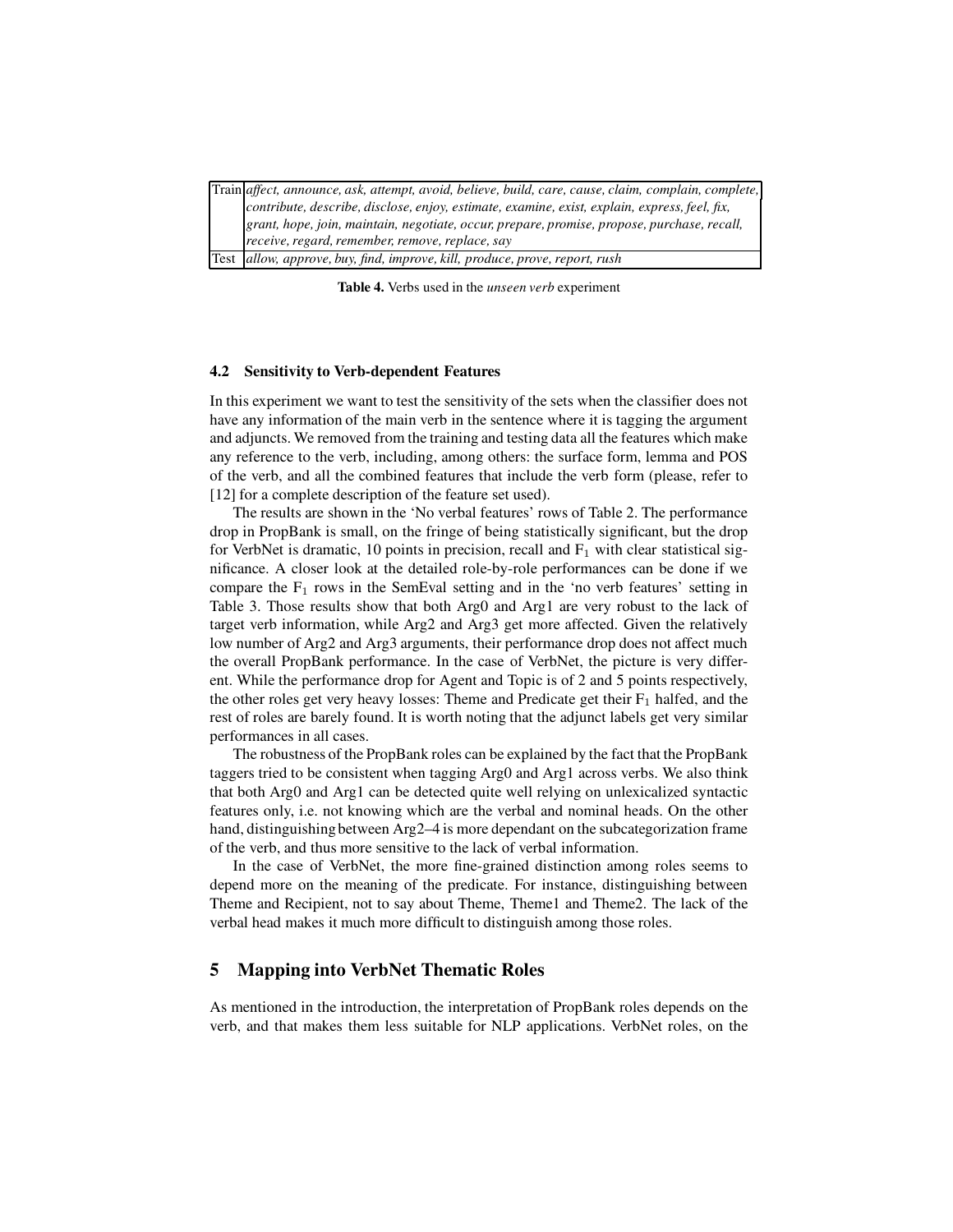other hand, have a direct interpretation. In this section, we test the performance of two different approaches to tag input sentences with VerbNet roles:

- 1. train on corpora tagged with VerbNet, and tag the input directly
- 2. train on corpora tagged with PropBank, tag the input with PropBank roles, and use a PropBank to VerbNet mapping to output VerbNet roles

The results for the first approximation are already available (cf. Table 2). For the second approximation, we just need to map PropBank roles into VerbNet roles using Semlink [6]. We devised two experiments. In the first one we use the hand-annotated verb class in the test set. For each verb governing a proposition we translate PropBank roles into VerbNet roles making use of the SemLink mapping information corresponding to that verb lemma and its verbal class.

For instance, consider an occurrence of *allow* in a test sentence. If the occurrence has been manually annotated with the VerbNet class 29.5, we can use the following entry in Semlink to add the VerbNet role Predicate to the argument labeled with Arg1, and Agent to the Arg0 argument.

```
<predicate lemma="allow">
    <argmap pb-roleset="allow.01" vn-class="29.5">
      <role pb-arg="1" vn-theta="Predicate" />
      <role pb-arg="0" vn-theta="Agent" />
    </argmap>
</predicate>
```
The results obtained using the hand-annotated VerbNet classes (and the SemEval setting for Propbank), are shown in the first row of Table 5. If we compare these results to those obtained by VerbNet in the SemEval setting (second row of Table 5), they are only 0.1 lower, and the difference is not statistically significant.

| experiment                                                                          |  | corr. excess missed prec. rec. |  | F <sub>1</sub>                                                                        |
|-------------------------------------------------------------------------------------|--|--------------------------------|--|---------------------------------------------------------------------------------------|
| PropBank to VerbNet (hand)                                                          |  |                                |  | $5,680$ 1,009 1,251 84.92 81.95 83.41 ± 0.9                                           |
| VerbNet (SemEval setting)                                                           |  |                                |  | $\begin{bmatrix} 5,681 & 993 & 1,250 & 85.12 & 81.97 & 83.51 & \pm 0.9 \end{bmatrix}$ |
| PropBank to VerbNet (most frequent) $5,628$ 1,074 1,303 83.97 81.20 82.56 $\pm$ 0.8 |  |                                |  |                                                                                       |
| VerbNet (CoNLL setting)                                                             |  |                                |  | $5,650$ 1,042 1,281 84.43 81.52 82.95 $\pm$ 0.8                                       |

Table 5. Results on VerbNet roles using two different strategies. The 'PropBank to VerbNet' rows show the results using the mapping. The results for directly using VerbNet are taken from Table 2.

In a second experiment, we discarded the sense annotations from the dataset, and tried to predict the VerbNet class of the target verb using the most frequent class for the verb in the training data. The accuracy of choosing the most frequent class is of 97% on the training. In the case of allow the most frequent class is 29.5 (cf. Table 1), so we would use the same Semlink entry as above. The third row in Table 5 shows the results using the most frequent VerbNet class (and the CoNLL setting for PropBank). The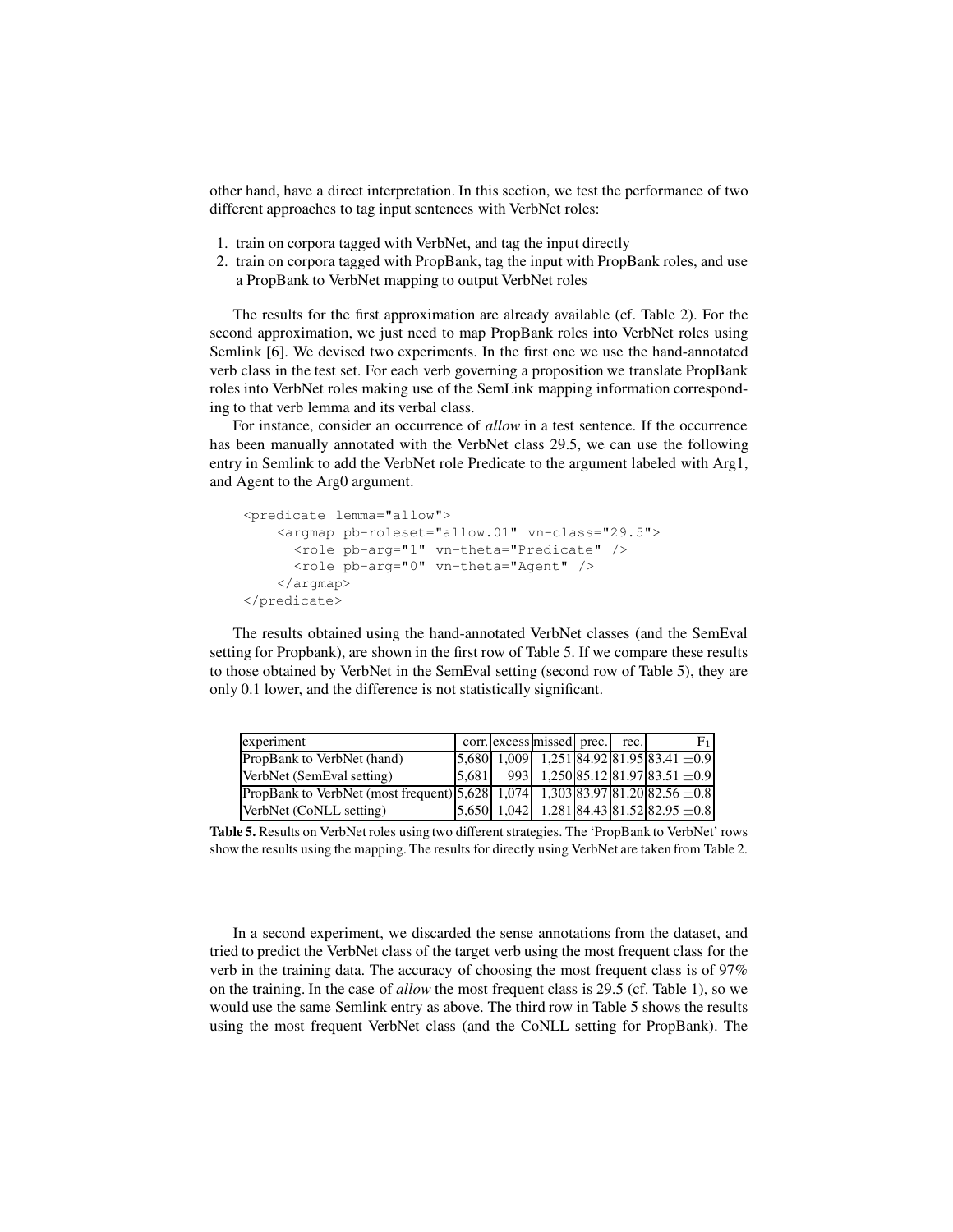performance drop compared to the use of the hand-annotated VerbNet class, is small, and barely statistically significant, and only 0.4 from the results obtained directly using VerbNet on the same conditions (fourth row of the same Table).

All in all, the second experiment shows that, in realistic conditions, using VerbNet directly provides the same results than tagging with PropBank roles, disambiguating with the most frequent VerbNet class and then using Semlink for mapping. These results may imply that the classifier is not able to learn better from VerbNet roles rather than PropBank roles.

## 6 Related Work

As far as we know, there are only two other works doing an extensive comparison of different role sets on the same test data.

Gildea and Jurafsky [3] mapped FrameNet frame elements into a set of *abstract* thematic roles (i.e., more general roles such as Agent, Theme, Location), and concluded that their system could use these thematic roles without degradation in performance.

Yi and Loper [11] is a closely related work, and as far as we know, the only other work doing an extensive comparison of different role sets on the same test data. The authors also compare PropBank and VerbNet role sets, but they focus on the performance of Arg2. The authors show that splitting Arg2 instances into subgroups based on thematic roles improves the performance of the PropBank-based classifier, especially in out-of-domain experiments (Brown corpus).

Note that the authors do not use purely VerbNet roles, but a combination of grouped VerbNet roles (for Arg2) and PropBank roles (for the rest of arguments). In contrast, our study compares both role sets as they stand, without modifications, and our results show that VerbNet roles are less robust and not easier to learn than PropBank roles. While not in direct contradiction, both studies show different angles of the complex relation between the different role sets.

# 7 Conclusion and Future work

In this paper we present a preliminary study of the performance of a state-of-the-art SRL system training on either codification of roles and some specific settings, e.g., including/excluding verb-specific information in features, and labeling of infrequent and unseen verb predicates. We observed that the PropBank-based labeling is more robust in all previous experimental conditions (i.e., the performance decrease is less severe than in the VerbNet case). Finally, assuming that application-based scenarios would prefer dealing with general thematic role labels, we explore the best way to label a text with thematic roles, namely, by training directly on VerbNet roles or by using the PropBank SRL system and perform a posterior mapping into thematic roles. In this case, we find that the difference is not statistically significant.

Regarding future work, we want to extend this work to all the verbs in VerbNet. Among other things, we would like to test whether having more verbs to train affects the relative performance of PropBank and VerbNet. We would also like to improve the